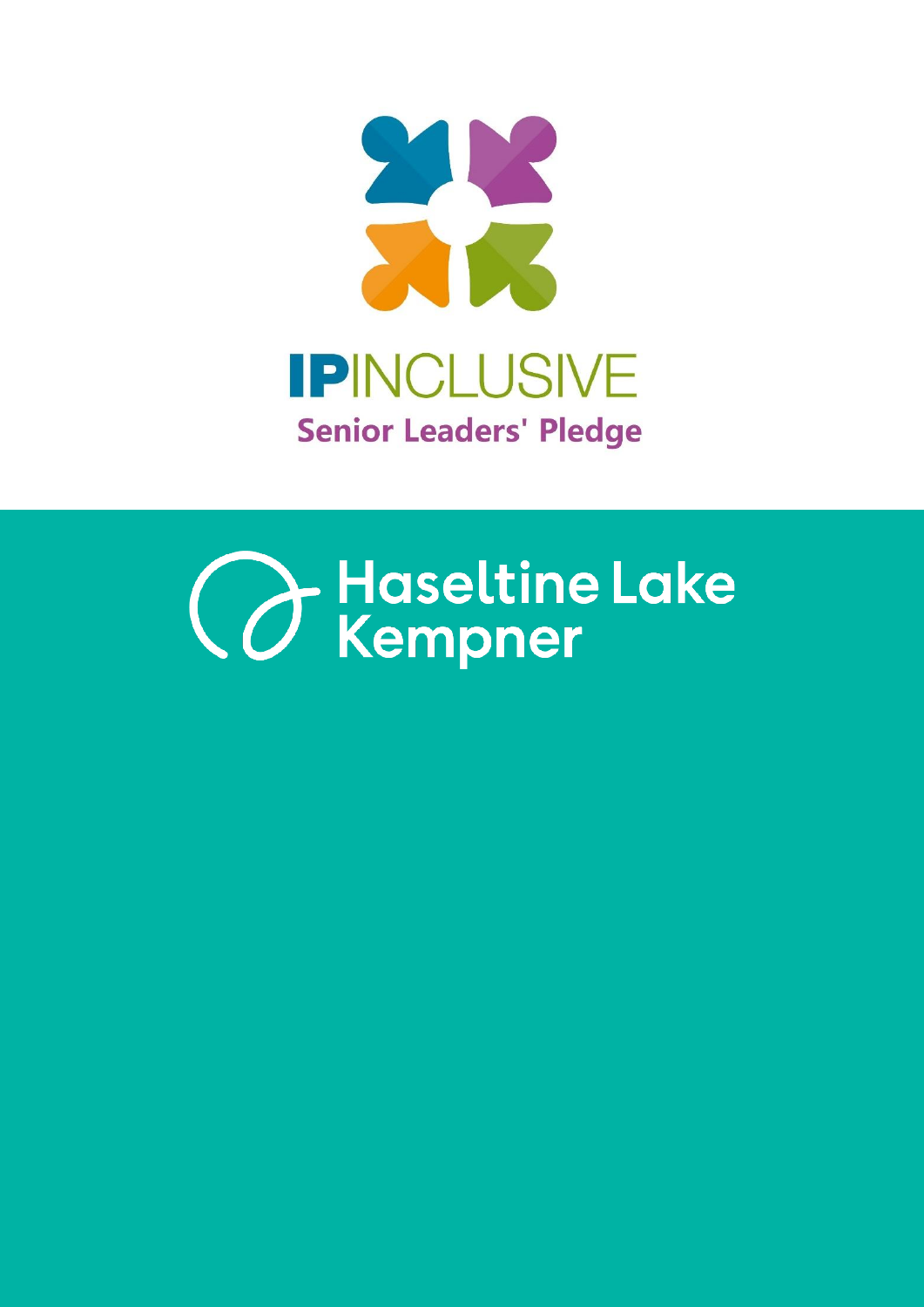#### **Senior Leaders' Pledge**





As Global Head of Client Services and Partner of Haseltine Lake Kempner, and in my role as the current President of FICPI-UK, I, Simon Rees, make the following pledges to demonstrate my personal commitment to improving Diversity and Inclusivity ("D&I") in our firm and in the IP profession as a whole:

| I commit to:                                                                                   | I will demonstrate this commitment by:                                                                                                                                                                                                                                                                                                                                                                                                                                                                                                                                                                                                                                                                                                                      |
|------------------------------------------------------------------------------------------------|-------------------------------------------------------------------------------------------------------------------------------------------------------------------------------------------------------------------------------------------------------------------------------------------------------------------------------------------------------------------------------------------------------------------------------------------------------------------------------------------------------------------------------------------------------------------------------------------------------------------------------------------------------------------------------------------------------------------------------------------------------------|
| 1. Providing<br>visible and<br>proactive<br>leadership to<br>improve D&I in<br>my organisation | Being personally involved in, and contributing to, D&I projects and events within<br>$\equiv$<br><b>HLK and FICPI-UK</b><br>Publicising my commitment in regular corporate communications, both internally<br>$\overline{\phantom{0}}$<br>and externally<br>Having the courage to speak out about difficult D&I issues and share my own<br>experiences<br>Putting my name to a public statement of HLK's commitment to D&I and of its                                                                                                                                                                                                                                                                                                                       |
|                                                                                                | D&I objectives, strategy and policies<br>Publicising this pledge, along with our plans for fulfilling it<br>$\qquad \qquad -$<br>Acting as an ally to, and champion for, colleagues from under-represented<br>groups                                                                                                                                                                                                                                                                                                                                                                                                                                                                                                                                        |
| 2. Taking D&I<br>seriously at the<br>highest level                                             | Working with our Management Committee to include D&I in HLK's business<br>strategy and business plans<br>Supporting the allocation of budget to D&I work<br>$\qquad \qquad -$<br>As a member of HLK's Management Committee, being one of the MC members<br>$\overline{\phantom{0}}$<br>who participates in meetings of our D&I Group ("Diveln"), which is encouraged<br>to regularly contribute ideas, initiatives, and advice to the MC.<br>Encouraging my senior colleagues to do as I do to provide visible and proactive<br>$\overline{\phantom{m}}$<br>leadership on D&I issues<br>Adopting relevant external charters (e.g. the BitC Race at Work Charter <sup>1</sup> , or<br>the Tech Talent Charter <sup>2</sup> ) in agreement with our D&I Group |
| 3. Embedding<br>and valuing D&I<br>throughout the<br>organisational<br>culture                 | Building a culture in which the whole of HLK is involved in the quest for D&I<br>$\qquad \qquad -$<br>Working with our Management Committee to establish targets for D&I-related<br>$\overline{\phantom{0}}$<br>criteria (e.g. overall or team-specific diversity levels)<br>Encouraging all colleagues to champion under-represented groups, in particular<br>when allocating work within or between teams<br>Encouraging and allowing time for staff to work on D&I-related projects and<br>$\overline{\phantom{m}}$<br>training (including outreach and wellbeing initiatives)<br>Ensuring that internal communications regularly include D&I-related content                                                                                            |

<sup>1</sup> See<https://www.bitc.org.uk/race/>

<sup>2</sup> See<https://www.techtalentcharter.co.uk/home>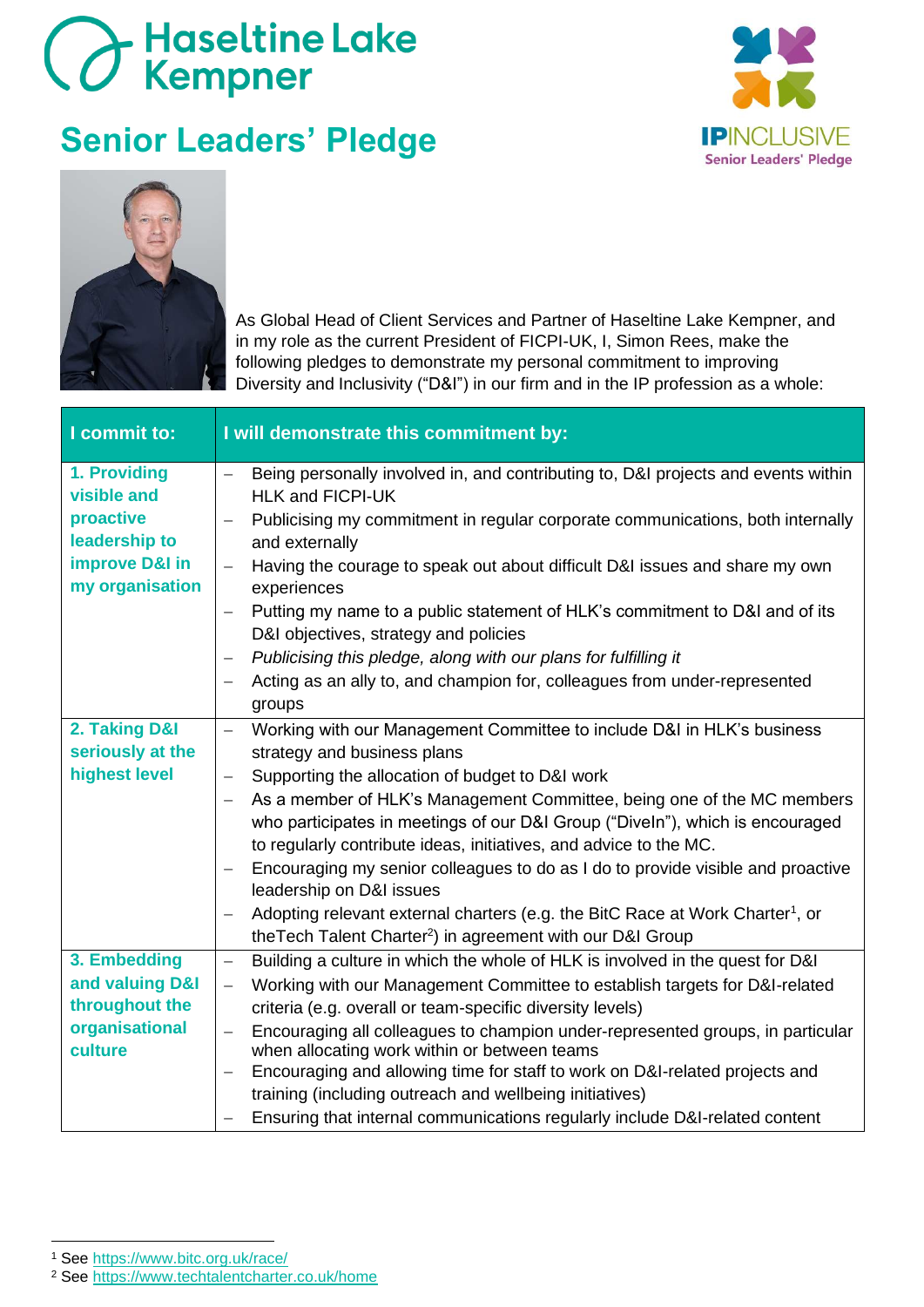#### **Senior Leaders' Pledge**



|                                                                                  | Working with our HR team to include D&I-related topics on the agendas of<br>internal events such as for new starter induction, and would-be partner training<br>Requiring external suppliers (e.g. recruitment consultants) to help the<br>$\qquad \qquad -$<br>organisation meet its D&I targets                                                                                                                                                                                                                                                                                                                                                                                                                                                                                                                                                                       |
|----------------------------------------------------------------------------------|-------------------------------------------------------------------------------------------------------------------------------------------------------------------------------------------------------------------------------------------------------------------------------------------------------------------------------------------------------------------------------------------------------------------------------------------------------------------------------------------------------------------------------------------------------------------------------------------------------------------------------------------------------------------------------------------------------------------------------------------------------------------------------------------------------------------------------------------------------------------------|
| 4. Building trust<br>and safe spaces<br>throughout the<br>organisation           | Working more closely with our D&I Group ("Diveln") that comprises<br>$\qquad \qquad -$<br>representatives from all roles and all levels within HLK<br>Attending some of their meetings in my role as member of our Management<br>$\overline{\phantom{0}}$<br>Committee<br>Introducing a zero-tolerance policy on discrimination and harassment<br>$\qquad \qquad -$<br>Encouraging all staff, at all levels, to bring their whole selves to work and speak<br>$\overline{\phantom{m}}$<br>openly about their identities<br>Working with our D&I Group to develop the informal mentoring scheme they are<br>piloting, so that all staff have a trusted friend to speak with one-to-one, separate<br>to their line manager, if they wish<br>Where feasible, adopting the IP Inclusive guidelines on post-lockdown<br>$\overline{\phantom{m}}$<br>inclusivity <sup>3</sup> |
| <b>5. Educating</b><br>myself and my<br>colleagues<br>about D&I<br><b>issues</b> | Becoming involved myself in the reverse mentoring scheme that our D&I Group<br>$\qquad \qquad -$<br>is piloting for senior staff to learn from more junior professionals and<br>professionals in under-represented groups<br>Providing and taking part in privilege awareness and/or unconscious bias<br>training for staff at all levels, including MC/partnership level<br>Adding key D&I-related awareness dates (e.g. LGBT+ History Month, Black<br>History Month, International Women's Day) to HLK's internal calendar and<br>encouraging staff to learn about and mark those dates                                                                                                                                                                                                                                                                               |
| <b>6. Sharing my</b><br>privileges                                               | Supporting HLK's involvement in outreach schemes to improve access to the IP<br>$\qquad \qquad -$<br>professions (e.g. a work experience, internship, sponsored placement, or<br>similar scheme), working where appropriate with outreach charities and<br>community interest groups<br>Where feasible, and in agreement with HLK's D&I Group, adopting the IP<br>Inclusive guidelines on recruiting for social mobility <sup>4</sup> and on improving<br>social mobility and access to the IP professions <sup>5</sup><br>Ensuring that colleagues in HLK are aware of, and ideally involved with, IP<br>$\overline{\phantom{m}}$<br>Inclusive's Careers in Ideas outreach initiative <sup>6</sup>                                                                                                                                                                     |

- <sup>4</sup> See<https://ipinclusive.org.uk/resources/recruiting-for-social-mobility/>
- <sup>5</sup> See<https://ipinclusive.org.uk/resources/steps-to-improve-social-mobility-and-access-to-the-ip-professions/>
- <sup>6</sup> See<https://ipinclusive.org.uk/careers-in-ideas/>

<sup>3</sup> See<https://ipinclusive.org.uk/resources/tips-for-post-lockdown-inclusivity/>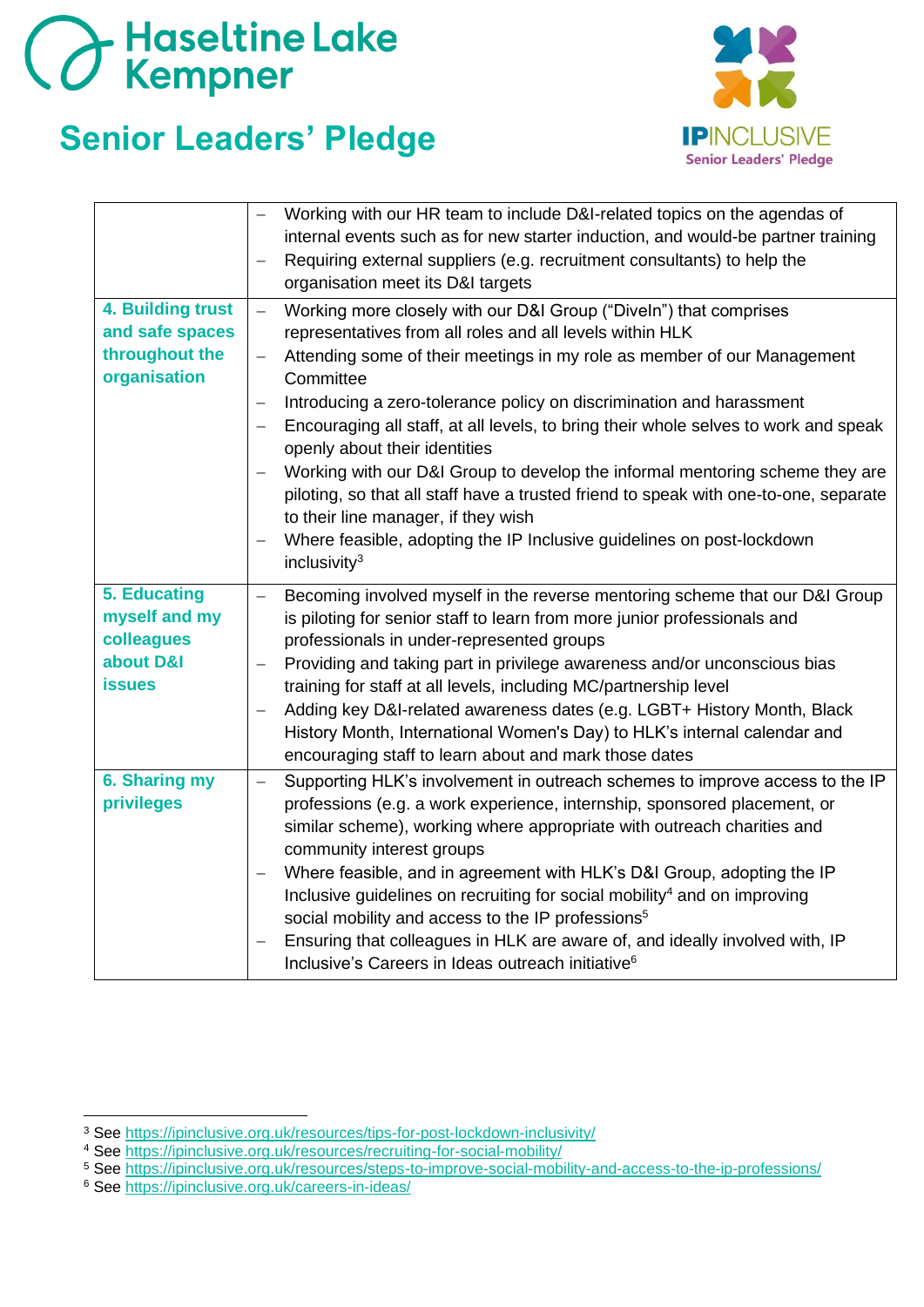#### **Senior Leaders' Pledge**



| 7. Insisting on<br>equity                                                           | In my role on HLK's Appointments Panel, establishing fair, diversity-enhancing<br>$\overline{\phantom{0}}$<br>recruitment, and promotion procedures throughout HLK<br>Commensurate with HLK's size and resources, requiring the use of:<br>objective selection criteria<br>diverse decision-making panels<br>п<br>at least partially-blinded (e.g. name-blind) early-stage selection processes<br>п<br>unconscious bias training for decision makers<br>٠<br>contextual recruitment<br>■ |
|-------------------------------------------------------------------------------------|------------------------------------------------------------------------------------------------------------------------------------------------------------------------------------------------------------------------------------------------------------------------------------------------------------------------------------------------------------------------------------------------------------------------------------------------------------------------------------------|
|                                                                                     | Regularly reviewing recruitment and promotion procedures with HR colleagues<br>and our D&I group to evaluate their impact on D&I levels in the organisation and<br>if necessary, improve them<br>Where feasible, and in agreement with our D&I Group, adopting the initiatives<br>$\overline{\phantom{0}}$<br>suggested in IP Inclusive's "Practical steps to improve BAME representation"<br>publication <sup>7</sup>                                                                   |
| 8. Working<br>closely with HR<br>and<br>management<br>colleagues to<br>achieve this | Involving HR personnel in MC/partnership level decision making on D&I-<br>impacting issues<br>Allowing HR and management colleagues access to D&I-related training and<br>$\overline{\phantom{0}}$<br>professional development and valuing the expertise they acquire from it<br>Giving them the mandate to effect D&I-related changes in the organisation, and<br>$\overline{\phantom{m}}$<br>providing visible and proactive support for their work                                    |

Adees

Simon Rees Global Head of Client Services, Partner, Haseltine Lake Kempner LLP 20 July 2021

<sup>7</sup> See<https://ipinclusive.org.uk/resources/practical-steps-to-improve-bame-representation/>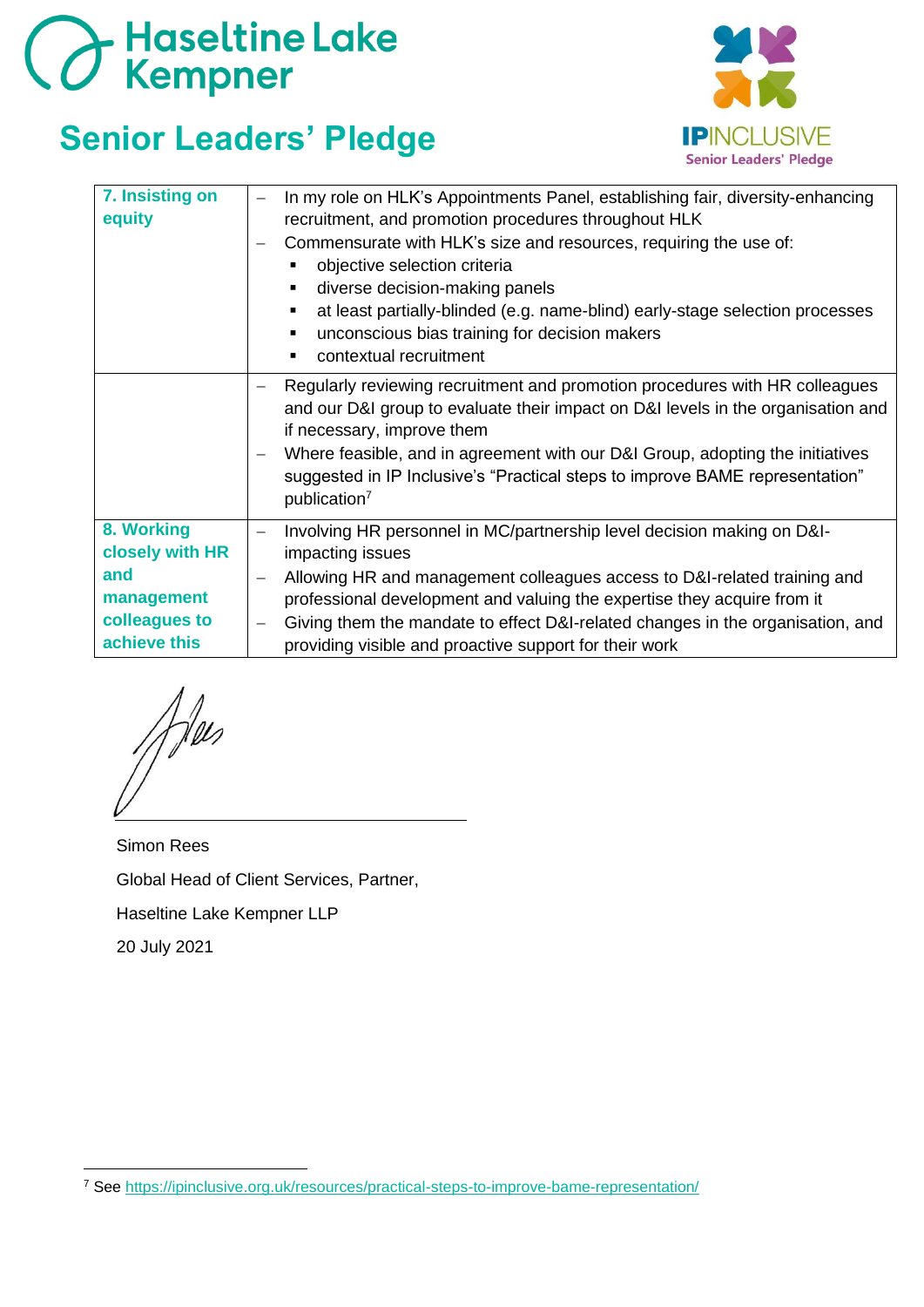#### **Senior Leaders' Pledge**





As Partner of Haseltine Lake Kempner, I, Caroline Day, make the following pledges to demonstrate my personal commitment to improving Diversity and Inclusivity ("D&I") in our firm and in the IP profession as a whole:

| I commit to:                                                                                   | I will demonstrate this commitment by:                                                                                                                                                                                                                                                                                                                                                                                                                                                                                                                                                                                                                                                                              |
|------------------------------------------------------------------------------------------------|---------------------------------------------------------------------------------------------------------------------------------------------------------------------------------------------------------------------------------------------------------------------------------------------------------------------------------------------------------------------------------------------------------------------------------------------------------------------------------------------------------------------------------------------------------------------------------------------------------------------------------------------------------------------------------------------------------------------|
| 1. Providing<br>visible and<br>proactive<br>leadership to<br>improve D&I in<br>my organisation | Being personally involved in, and contributing to, D&I projects and events<br>$\overline{\phantom{0}}$<br>Publicising my commitment in regular corporate communications, both internally<br>$\qquad \qquad -$<br>and externally<br>Providing D&I-related content for those communications<br>Having the courage to speak out about difficult D&I issues and share my own<br>experiences<br>Putting my name to a public statement of the organisation's commitment to D&I<br>$\overline{\phantom{0}}$<br>and of its D&I objectives, strategy, and policies<br>Publicising this pledge, along with our plans for fulfilling it<br>Acting as an ally to, and champion for, colleagues from under-represented<br>groups |
| 2. Taking D&I<br>seriously at the<br>highest level                                             | Working with our Management Committee to include D&I in my organisation's<br>$\qquad \qquad -$<br>corporate strategy and business plans<br>Supporting allocation of budget to D&I work<br>$\qquad \qquad -$<br>Acting as a D&I champion at board/partnership level<br>$\overline{\phantom{0}}$<br>Including D&I as a regular agenda item at Management Committee meetings<br>$\overline{\phantom{0}}$<br>Encouraging my senior colleagues to do as I do to provide visible and proactive<br>leadership on D&I issues<br>Signing my organisation up to relevant external charters (e.g. the BitC Race at<br>Work Charter <sup>8</sup> or the Tech Talent Charter <sup>9</sup> )                                      |
| 3. Embedding<br>and valuing D&I<br>throughout the<br>organisational<br>culture                 | Building a culture in which the whole of HLK is involved in the quest for D&I<br>$\overline{\phantom{0}}$<br>Working with our Management Committee to establish targets for D&I-related<br>$\overline{\phantom{0}}$<br>criteria (e.g. overall or team-specific diversity levels)<br>Recognising D&I-related achievements in performance evaluation and<br>$\overline{\phantom{0}}$<br>professional development systems<br>Encouraging all staff, through those systems and targets, to:<br>$\overline{\phantom{0}}$<br>seek out and value diversity in their teams                                                                                                                                                  |

<sup>8</sup> See<https://www.bitc.org.uk/race/>

<sup>9</sup> See<https://www.techtalentcharter.co.uk/home>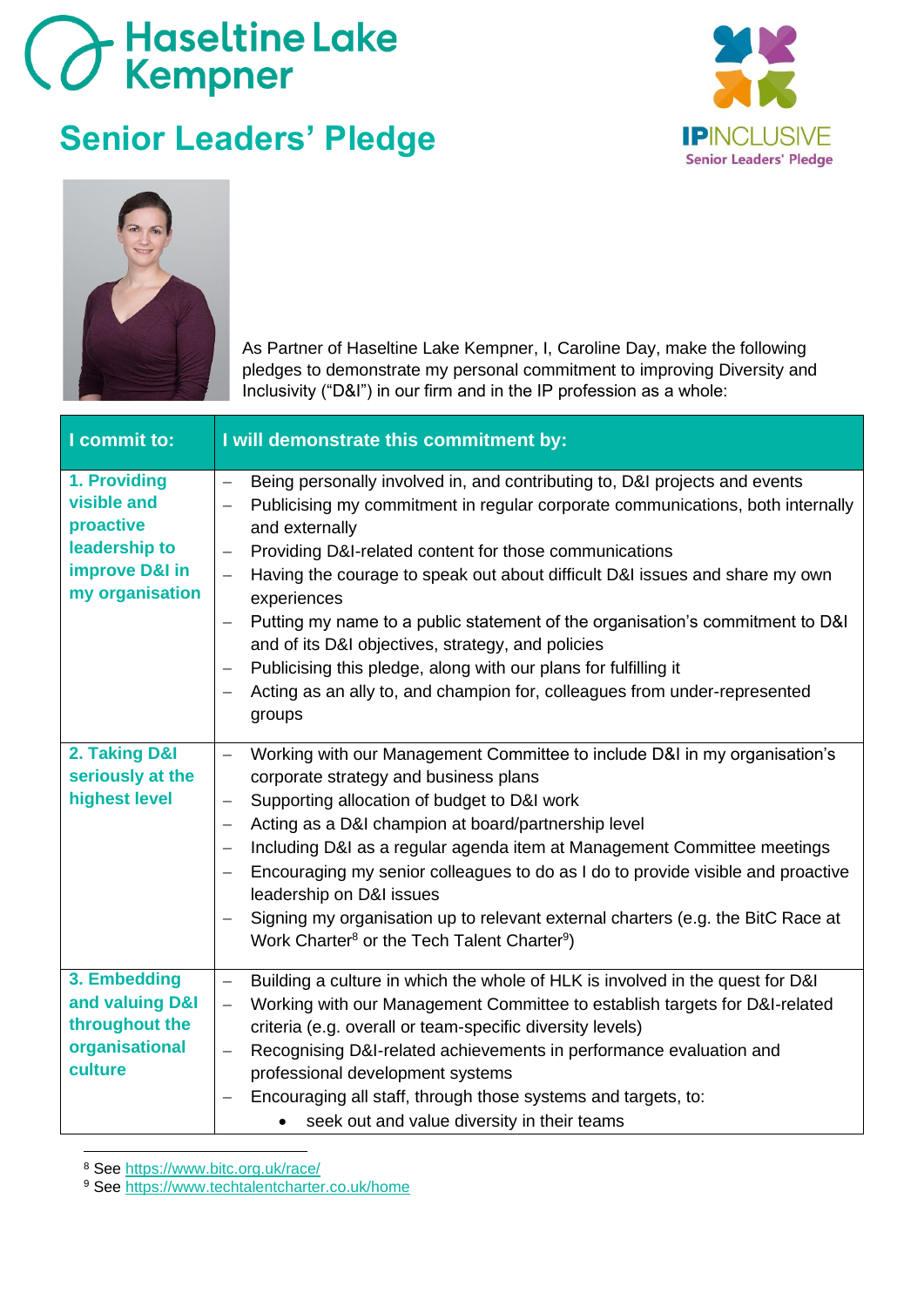### **Senior Leaders' Pledge**



| I commit to:                                                                     | I will demonstrate this commitment by:                                                                                                                                                                                                                                                                                                                                                                                                                                                                                                                                                                                                                                                                                                                                                                                                                                                                                                              |
|----------------------------------------------------------------------------------|-----------------------------------------------------------------------------------------------------------------------------------------------------------------------------------------------------------------------------------------------------------------------------------------------------------------------------------------------------------------------------------------------------------------------------------------------------------------------------------------------------------------------------------------------------------------------------------------------------------------------------------------------------------------------------------------------------------------------------------------------------------------------------------------------------------------------------------------------------------------------------------------------------------------------------------------------------|
|                                                                                  | champion under-represented groups, in particular when allocating work<br>$\bullet$<br>within teams<br>Encouraging and allowing time for staff to work on D&I-related projects and<br>$\qquad \qquad -$<br>training (including outreach and wellbeing initiatives)<br>Ensuring that internal communications regularly include D&I-related content<br>$\overline{\phantom{0}}$<br>Working with our HR team to include D&I-related topics on the agendas of<br>internal events such as for new starter induction and would-be partner training<br>Requiring external suppliers (e.g. recruitment consultants) to help the<br>organisation meet its D&I targets                                                                                                                                                                                                                                                                                         |
| 4. Building trust<br>and safe spaces<br>throughout the<br>organisation           | Continuing to work with and in our internal D&I group (Diveln), which has<br>$-$<br>representatives from a cross section of roles and levels within the organisation<br>Acting as D&I champion for Diveln at partnership level<br>$\qquad \qquad -$<br>Introducing a zero-tolerance policy on discrimination and harassment<br>$\overline{\phantom{0}}$<br>Encouraging all staff, at all levels, to bring their whole selves to work and speak<br>$\overline{\phantom{0}}$<br>openly about their identities<br>Leading by example in sharing my own identity and experiences<br>$\overline{\phantom{0}}$<br>Working to establish our mentoring scheme and other systems so that all staff<br>$\overline{\phantom{m}}$<br>have a trusted friend to speak with one-to-one, separate to their line manager, if<br>they wish<br>Where feasible, adopting the IP Inclusive guidelines on post-lockdown<br>$\qquad \qquad -$<br>inclusivity <sup>10</sup> |
| <b>5. Educating</b><br>myself and my<br>colleagues<br>about D&I<br><b>issues</b> | Promoting and supporting the development of the reciprocal mentoring scheme<br>$\qquad \qquad -$<br>currently in the pilot stage, allowing senior staff to learn from more junior<br>professionals and professionals in under-represented groups;<br>Providing allyship, privilege awareness and/or unconscious bias training for<br>$\qquad \qquad -$<br>staff at all levels, including MC/partnership level<br>Adding key D&I-related awareness dates (e.g. LGBT+ History Month, Black<br>History Month, International Women's Day) to the organisation's internal<br>calendar and encouraging staff to learn about and mark those dates                                                                                                                                                                                                                                                                                                          |
| <b>6. Sharing my</b><br>privileges                                               | Supporting HLK's involvement in outreach schemes to improve access to the IP<br>professions (e.g. a work experience, internship, sponsored placement or similar<br>scheme), working where appropriate with outreach charities and community<br>interest groups<br>Encouraging staff in all roles and at all levels to get involved, and leading by<br>example with my own involvement<br>Continuing to work to widen the channels through which we advertise vacancies<br>in the organisation, including through external recruitment consultants                                                                                                                                                                                                                                                                                                                                                                                                   |

<sup>10</sup> See<https://ipinclusive.org.uk/resources/tips-for-post-lockdown-inclusivity/>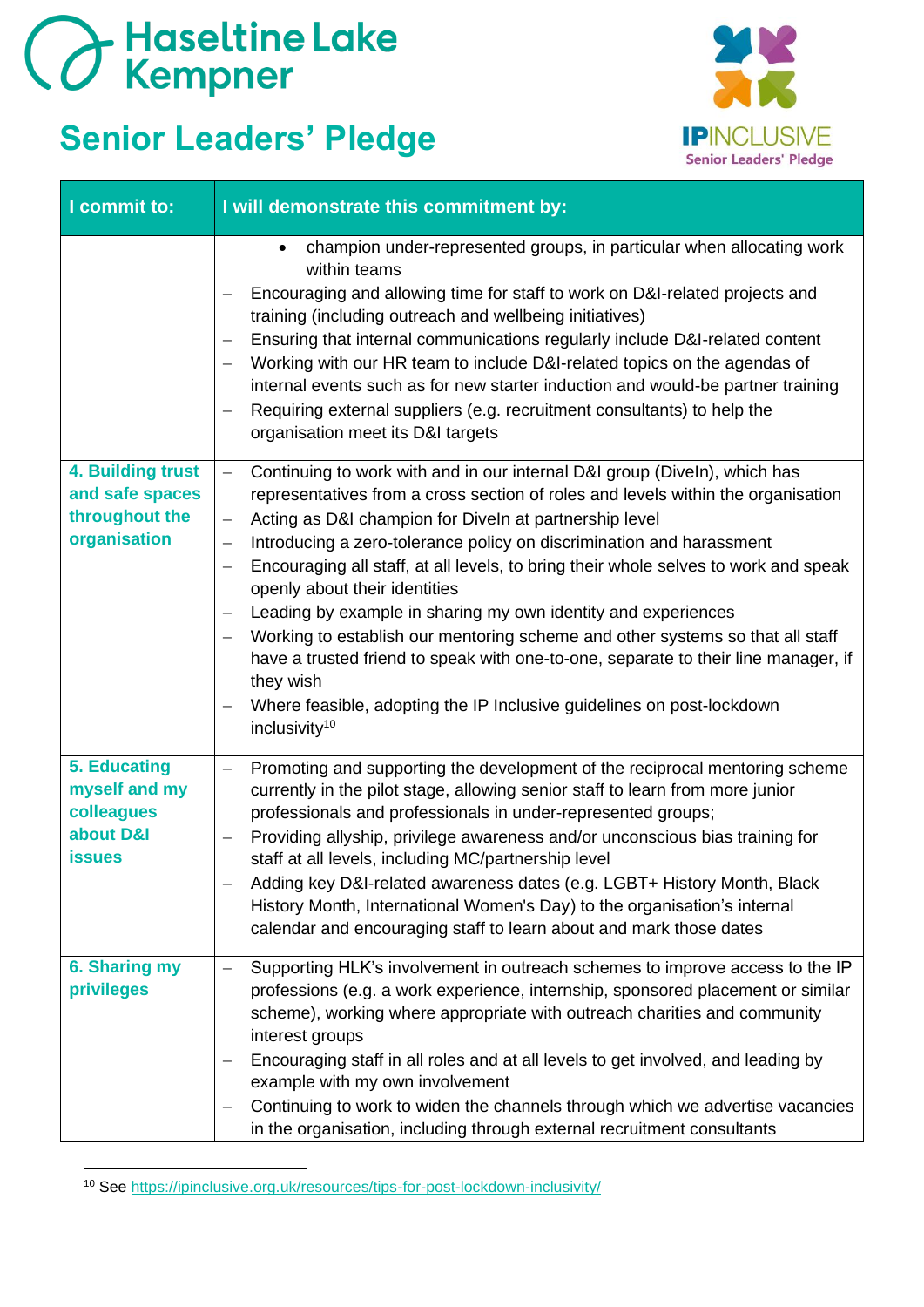### **BED Haseltine Lake**

#### **Senior Leaders' Pledge**



| I commit to:                                                                        | I will demonstrate this commitment by:                                                                                                                                                                                                                                                                                                                                                                                                                                                                                                                                                                                                                                                                                                                                                        |
|-------------------------------------------------------------------------------------|-----------------------------------------------------------------------------------------------------------------------------------------------------------------------------------------------------------------------------------------------------------------------------------------------------------------------------------------------------------------------------------------------------------------------------------------------------------------------------------------------------------------------------------------------------------------------------------------------------------------------------------------------------------------------------------------------------------------------------------------------------------------------------------------------|
|                                                                                     | Where feasible (and agreed with Diveln), adopting the IP Inclusive guidelines<br>on recruiting for social mobility <sup>11</sup> and on improving social mobility and access to<br>the IP professions <sup>12</sup><br>Ensuring that staff in the organisation are aware of, and ideally involved with, IP<br>$\qquad \qquad \longleftarrow$<br>Inclusive's Careers in Ideas outreach initiative <sup>13</sup>                                                                                                                                                                                                                                                                                                                                                                                |
| 7. Insisting on<br>equity                                                           | Promoting fair, diversity-enhancing recruitment and promotion procedures<br>throughout my organisation<br>Commensurate with the organisation's size and resources, requiring the use of:<br>$\qquad \qquad -$<br>objective selection criteria<br>diverse decision-making panels<br>at least partially-blinded (e.g. name-blind) early-stage selection processes<br>unconscious bias training for decision makers<br>contextual recruitment<br>Regularly reviewing the procedures with HR colleagues and Diveln to evaluate<br>their impact on D&I levels in the organisation and if necessary, improve them<br>Where feasible, adopting the initiatives suggested in IP Inclusive's "Practical<br>$\overline{\phantom{0}}$<br>steps to improve BAME representation" publication <sup>14</sup> |
| 8. Working<br>closely with HR<br>and<br>management<br>colleagues to<br>achieve this | Involving HR personnel in MC/partnership level decision making on D&I-<br>$\qquad \qquad -$<br>impacting issues<br>Allowing them access to D&I-related training and professional development and<br>valuing the expertise they acquire from it<br>Giving them the mandate to effect D&I-related changes in the organisation, and<br>$\overline{\phantom{0}}$<br>providing visible and proactive support for their work                                                                                                                                                                                                                                                                                                                                                                        |

Caroline Day Partner, Haseltine Lake Kempner LLP 28 July 2021

<sup>11</sup> See<https://ipinclusive.org.uk/resources/recruiting-for-social-mobility/>

<sup>12</sup> See<https://ipinclusive.org.uk/resources/steps-to-improve-social-mobility-and-access-to-the-ip-professions/>

<sup>13</sup> See<https://ipinclusive.org.uk/careers-in-ideas/>

<sup>14</sup> See<https://ipinclusive.org.uk/resources/practical-steps-to-improve-bame-representation/>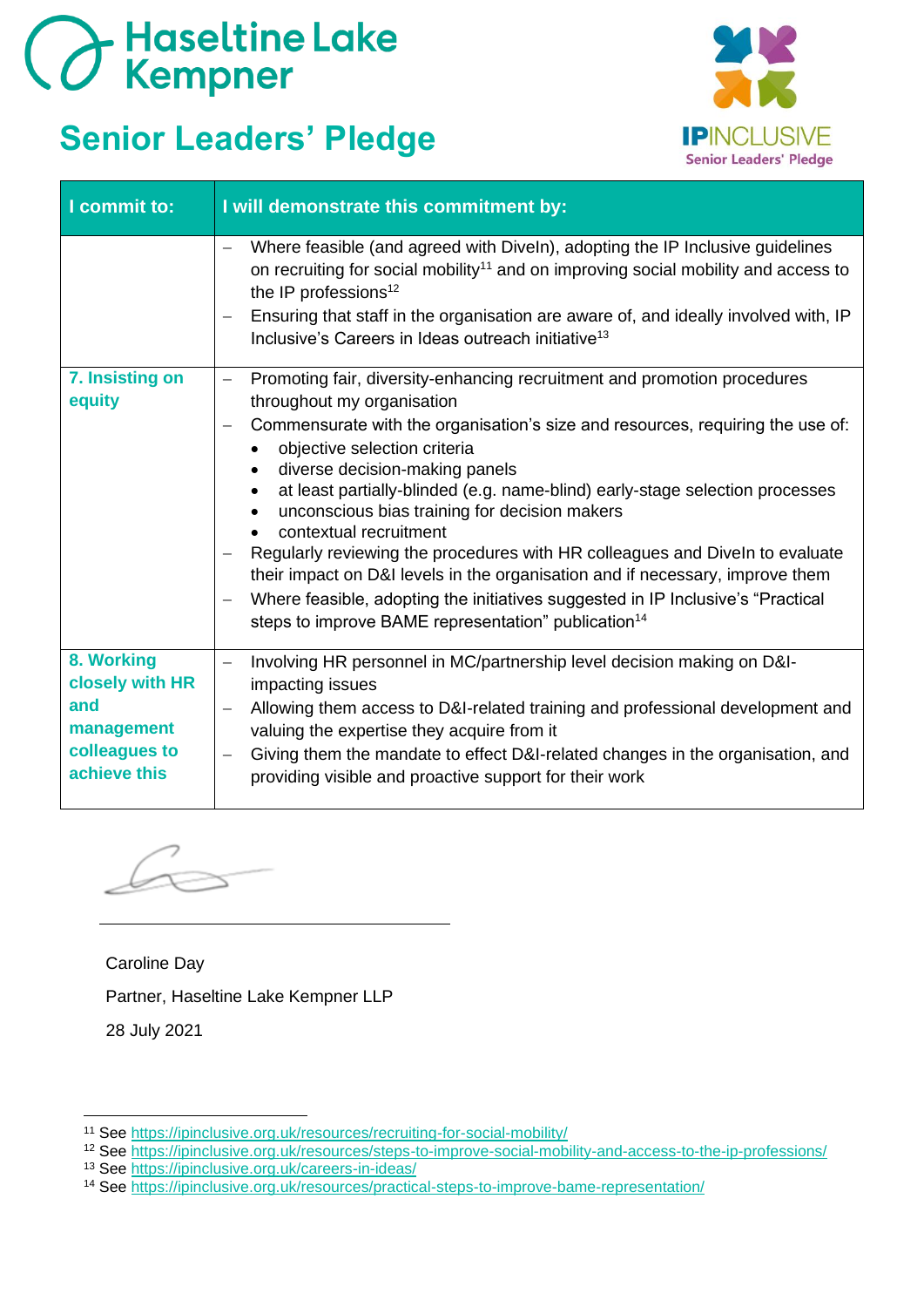#### **Senior Leaders' Pledge**





As Partner of Haseltine Lake Kempner, I, Dr Sandeep Basra, make the following pledges to demonstrate my personal commitment to improving Diversity and Inclusivity ("D&I") in our firm and in the IP profession as a whole:

| I commit to:                                                                                | I will demonstrate this commitment by:                                                                                                                                                                                                                                                                                                                                                                                                                                                                                                                                                                                                                                                                                                                                                                                                            |
|---------------------------------------------------------------------------------------------|---------------------------------------------------------------------------------------------------------------------------------------------------------------------------------------------------------------------------------------------------------------------------------------------------------------------------------------------------------------------------------------------------------------------------------------------------------------------------------------------------------------------------------------------------------------------------------------------------------------------------------------------------------------------------------------------------------------------------------------------------------------------------------------------------------------------------------------------------|
| 1. Providing visible<br>and proactive<br>leadership to<br>improve D&I in my<br>organisation | Being personally involved in, and contributing to, D&I projects and events<br>$\qquad \qquad -$<br>Having the courage to speak out about difficult D&I issues and share my own<br>experiences<br>Acting as an ally to, and champion for, colleagues from under-represented<br>$\overline{\phantom{0}}$<br>groups                                                                                                                                                                                                                                                                                                                                                                                                                                                                                                                                  |
| 2. Taking D&I<br>seriously at the<br>highest level                                          | Working with our Management Committee to include D&I in my<br>$\qquad \qquad -$<br>organisation's corporate strategy and business plans<br>Acting as a D&I champion at board/partnership level<br>$\overline{\phantom{0}}$<br>Encouraging my senior colleagues to do as I do to provide visible and<br>proactive leadership on D&I issues                                                                                                                                                                                                                                                                                                                                                                                                                                                                                                         |
| 3. Embedding and<br><b>valuing D&amp;I</b><br>throughout the<br>organisational<br>culture   | Building a culture in which the whole of HLK is involved in the quest for D&I<br>$\overline{\phantom{0}}$<br>Working with our Management Committee to establish targets for D&I-<br>$\overline{\phantom{0}}$<br>related criteria (e.g. overall or team-specific diversity levels)<br>Recognising D&I-related achievements in performance evaluation and<br>professional development systems<br>Encouraging all staff, through those systems and targets, to:<br>seek out and value diversity in their teams<br>champion under-represented groups, in particular when allocating work<br>within teams<br>Encouraging and allowing time for staff to work on D&I-related projects and<br>$\qquad \qquad -$<br>training (including outreach and wellbeing initiatives<br>Ensuring that internal communications regularly include D&I-related content |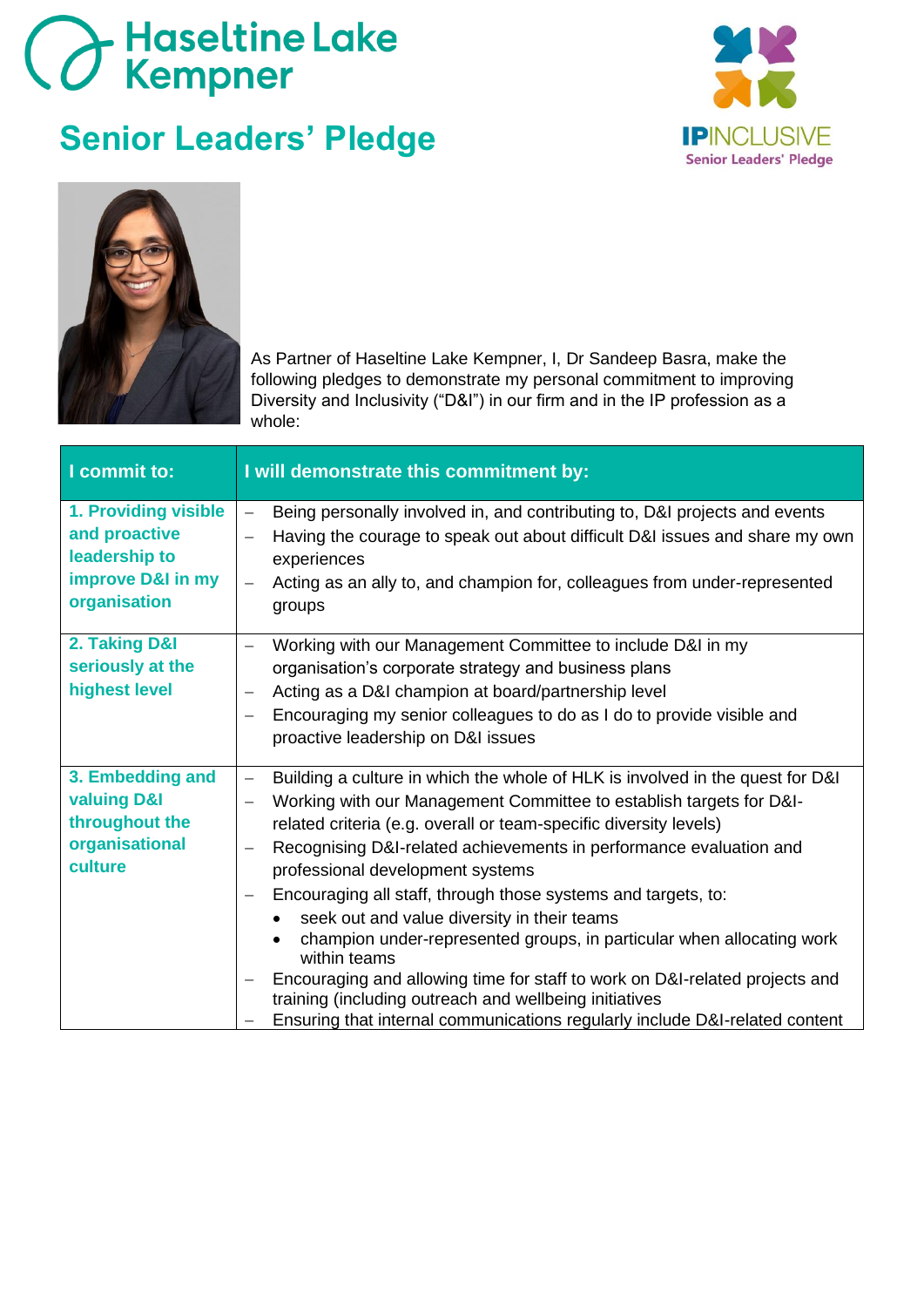#### **Senior Leaders' Pledge**



| I commit to:                                                               | I will demonstrate this commitment by:                                                                                                                                                                                                                                                                                                                                                                                                                                                                                                                                                                                                                                                                                                                                                                                                                                                                                                                                                                                                 |
|----------------------------------------------------------------------------|----------------------------------------------------------------------------------------------------------------------------------------------------------------------------------------------------------------------------------------------------------------------------------------------------------------------------------------------------------------------------------------------------------------------------------------------------------------------------------------------------------------------------------------------------------------------------------------------------------------------------------------------------------------------------------------------------------------------------------------------------------------------------------------------------------------------------------------------------------------------------------------------------------------------------------------------------------------------------------------------------------------------------------------|
| 4. Building trust<br>and safe spaces<br>throughout the<br>organisation     | Continuing to work with and in our internal D&I group (Diveln), which has<br>$\qquad \qquad -$<br>representatives from a cross section of roles and levels within the<br>organisation<br>Acting as D&I champion for Diveln at partnership level<br>$\overline{\phantom{0}}$<br>Introducing a zero-tolerance policy on discrimination and harassment<br>$\overline{\phantom{m}}$<br>Encouraging all staff, at all levels, to bring their whole selves to work and<br>$\overline{\phantom{m}}$<br>speak openly about their identities<br>Leading by example in sharing my own identity and experiences<br>$\qquad \qquad -$<br>Working to establish our mentoring scheme and other systems so that all<br>$\overline{\phantom{0}}$<br>staff have a trusted friend to speak with one-to-one, separate to their line<br>manager, if they wish<br>Where feasible, adopting the IP Inclusive guidelines on post-lockdown<br>inclusivity <sup>15</sup>                                                                                        |
| 5. Educating<br>myself and my<br>colleagues about<br><b>D&amp;I issues</b> | Promoting and supporting the development of the reciprocal mentoring<br>$\overline{\phantom{0}}$<br>scheme currently in the pilot stage, allowing senior staff to learn from more<br>junior professionals and professionals in under-represented groups;<br>Providing allyship, privilege awareness and/or unconscious bias training for<br>$\overline{\phantom{m}}$<br>staff at all levels, including MC/partnership level<br>Adding key D&I-related awareness dates (e.g. LGBT+ History Month, Black<br>$\qquad \qquad$<br>History Month, International Women's Day) to the organisation's internal<br>calendar and encouraging staff to learn about and mark those dates                                                                                                                                                                                                                                                                                                                                                            |
| <b>6. Sharing my</b><br>privileges                                         | Supporting HLK's involvement in outreach schemes to improve access to the<br>$\qquad \qquad -$<br>IP professions (e.g. a work experience, internship, sponsored placement or<br>similar scheme), working where appropriate with outreach charities and<br>community interest groups<br>Encouraging staff in all roles and at all levels to get involved, and leading by<br>$\overline{\phantom{m}}$<br>example with my own involvement<br>Continuing to work to widen the channels through which we advertise<br>$\qquad \qquad -$<br>vacancies in the organisation, including through external recruitment<br>consultants<br>Where feasible (and agreed with Diveln), adopting the IP Inclusive guidelines<br>$\overline{\phantom{m}}$<br>on recruiting for social mobility and on improving social mobility <sup>16</sup> and access<br>to the IP professions <sup>17</sup><br>Ensuring that staff in the organisation are aware of, and ideally involved with,<br>IP Inclusive's Careers in Ideas outreach initiative <sup>18</sup> |

<sup>15</sup> See<https://ipinclusive.org.uk/resources/tips-for-post-lockdown-inclusivity/>

- <sup>16</sup> See<https://ipinclusive.org.uk/resources/recruiting-for-social-mobility/>
- <sup>17</sup> See<https://ipinclusive.org.uk/resources/steps-to-improve-social-mobility-and-access-to-the-ip-professions/>
- <sup>18</sup> See<https://ipinclusive.org.uk/careers-in-ideas/>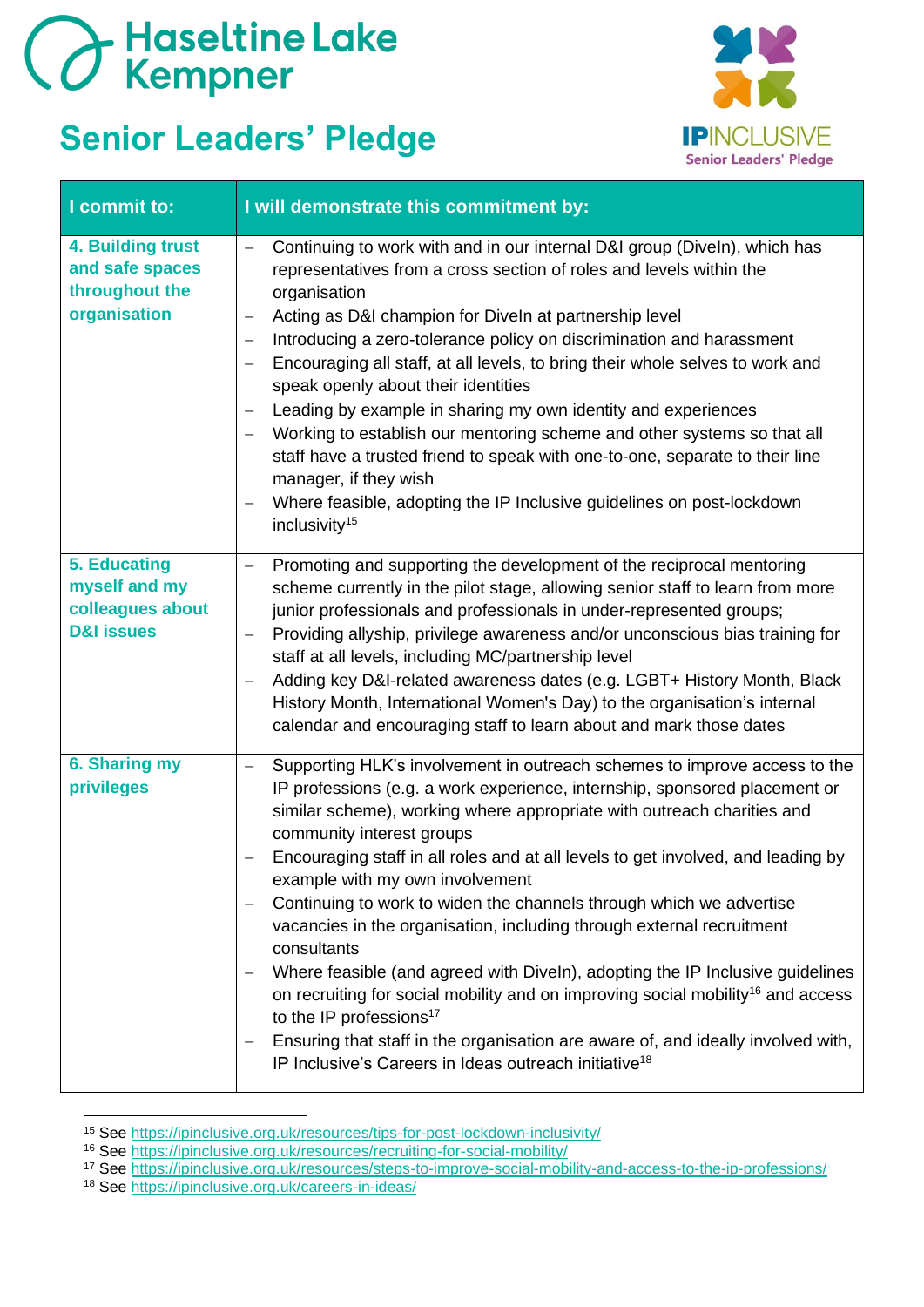#### **Senior Leaders' Pledge**



| I commit to:                                                                     | I will demonstrate this commitment by:                                                                                                                                                                                                                                                                                                                                                                                                                                                                                                                                                                                                                                                                                                                |
|----------------------------------------------------------------------------------|-------------------------------------------------------------------------------------------------------------------------------------------------------------------------------------------------------------------------------------------------------------------------------------------------------------------------------------------------------------------------------------------------------------------------------------------------------------------------------------------------------------------------------------------------------------------------------------------------------------------------------------------------------------------------------------------------------------------------------------------------------|
| 7. Insisting on<br>equity                                                        | Promoting fair, diversity-enhancing recruitment and promotion procedures<br>throughout my organisation<br>Commensurate with the organisation's size and resources, requiring the use<br>of:<br>objective selection criteria<br>diverse decision-making panels<br>at least partially-blinded (e.g. name-blind) early-stage selection<br>processes<br>unconscious bias training for decision makers<br>contextual recruitment<br>Regularly reviewing the procedures with HR colleagues and Diveln to<br>evaluate their impact on D&I levels in the organisation and if necessary,<br>improve them<br>Where feasible, adopting the initiatives suggested in IP Inclusive's "Practical<br>steps to improve BAME representation" publication <sup>19</sup> |
| 8. Working closely<br>with HR and<br>management<br>colleagues to<br>achieve this | Involving HR personnel in MC/partnership level decision making on D&I-<br>$-$<br>impacting issues<br>Allowing them access to D&I-related training and professional development<br>$\overline{\phantom{0}}$<br>and valuing the expertise they acquire from it<br>Giving them the mandate to effect D&I-related changes in the organisation,<br>$\qquad \qquad -$<br>and providing visible and proactive support for their work                                                                                                                                                                                                                                                                                                                         |

#### Dr Sandeep Basra

Partner, Haseltine Lake Kempner LLP

15 November 2021

<sup>19</sup> See<https://ipinclusive.org.uk/resources/practical-steps-to-improve-bame-representation/>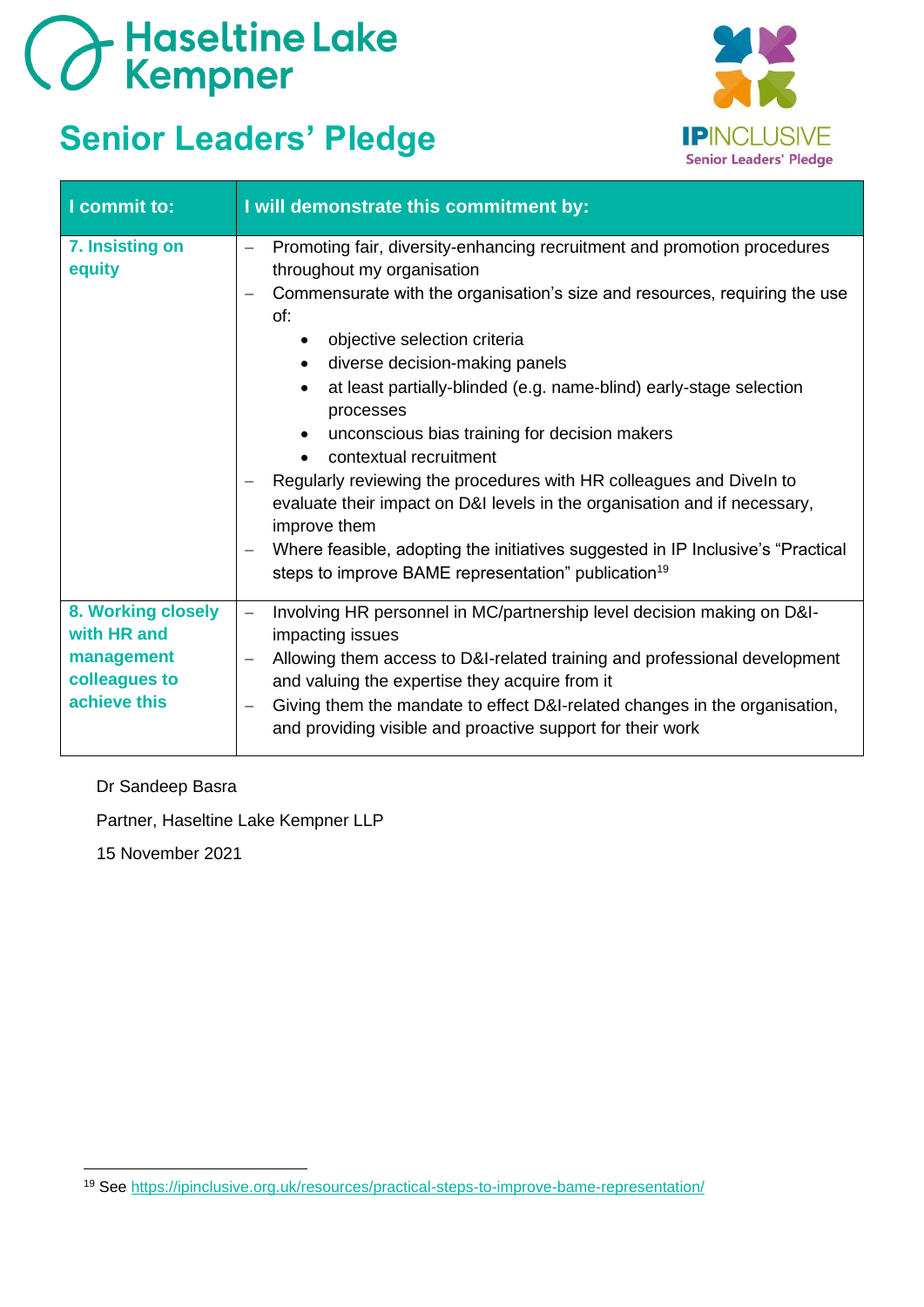#### **Senior Leaders' Pledge**





As Chief Executive of Haseltine Lake Kempner, I, Graham Lambert, make the following pledges to demonstrate my personalcommitment to improving Diversity and Inclusivity ("D&I") in our firm and in the IP profession as a whole:

| I commit to:                                                                                                                                                        | I will demonstrate this commitment by:                                                                                                                                                                                                                                                                                                                                                                                                                                                                                                                               |
|---------------------------------------------------------------------------------------------------------------------------------------------------------------------|----------------------------------------------------------------------------------------------------------------------------------------------------------------------------------------------------------------------------------------------------------------------------------------------------------------------------------------------------------------------------------------------------------------------------------------------------------------------------------------------------------------------------------------------------------------------|
| 1. Providing visible<br>and proactive<br>leadership to<br>improve D&I in my<br>organisation                                                                         | Putting my name to a public statement of the organisation's commitment<br>to D&I and of its D&I objectives, strategy and policies<br>Publicising this pledge, along with our plans for fulfilling it                                                                                                                                                                                                                                                                                                                                                                 |
| 2. Taking D&I<br>seriously at the<br>highest level                                                                                                                  | Including D&I in my organisation's corporate strategy and business<br>plans<br>Allocating corporate budget to D&I work                                                                                                                                                                                                                                                                                                                                                                                                                                               |
| 3. Embedding and<br><b>valuing D&amp;I</b><br>throughout the<br>organisational<br>culture<br>4. Building trust<br>and safe spaces<br>throughout the<br>organisation | Encouraging all colleagues to:<br>$\overline{\phantom{0}}$<br>seek out and value diversity in their teams<br>champion under-represented groups, in particular when allocating<br>work within teams<br>Ensuring that internal communications regularly include D&I-related<br>$\overline{\phantom{0}}$<br>content<br>Establishing an internal D&I forum with representatives from all roles<br>$-$<br>and all levels within the organisation<br>Ensuring that forum includes, and/or has access to, a D&I champion at<br>$\qquad \qquad -$<br>board/partnership level |
| 5. Educating myself<br>and my colleagues<br>about D&I issues                                                                                                        | Self-assessing my own behaviour, seeking feedback from others and<br>putting learnings into action, and encouraging all colleagues to do the<br>same.<br>Supporting our people when they identify individual or collective<br>learning opportunities in relation to D&I                                                                                                                                                                                                                                                                                              |
| 6. Sharing my<br>privileges                                                                                                                                         | Widening the channels through which we advertise vacancies in the<br>organisation, including through external recruitment consultants<br>Supporting our firm's mental health and wellbeing initiatives, and our<br>people's charitable activities.                                                                                                                                                                                                                                                                                                                   |